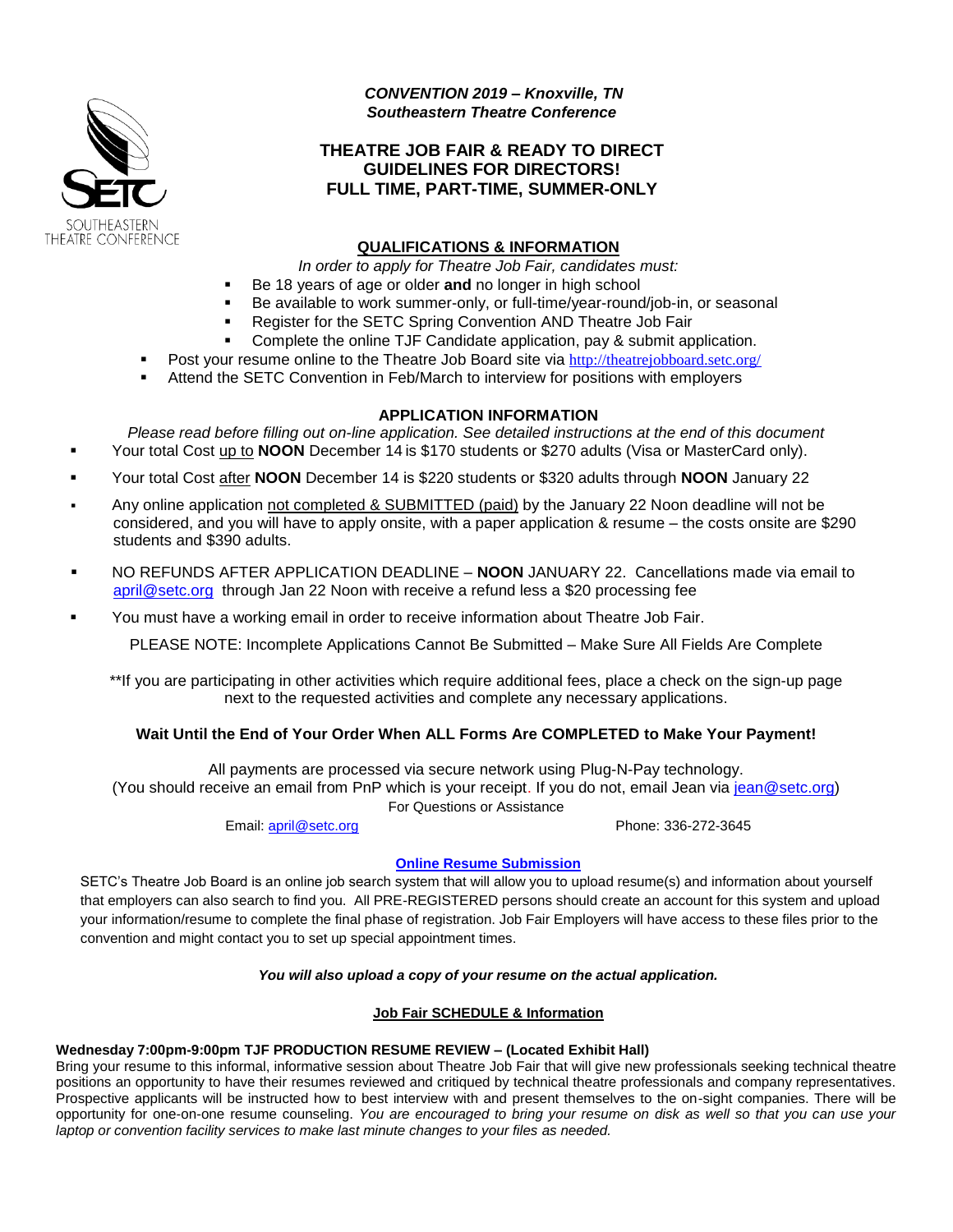**Job Fair hours: Thursday 10:30am – 6:00pm –Exhibit Hall \*\*\*Only pre-registered admitted at 10:30.**  (Those who add/register onsite are admitted at 1:00pm**) Friday 9:00am – 6:00pm Saturday 9:00am – Noon Actor Tech – sign up Thursday 1 – 5:00 and Friday Noon to 5:00pm (the briefing & walk thru is on Saturday at 4:30pm)**

**Callbacks/Interviews** by the individual companies are conducted in a wide variety of formats. Many will conduct a 15-minute interview right there at the table. Others may ask to meet with you later. Some will be collecting resumes and just talking with you and may call you to interview another time and date. Each company will instruct you on what you need to do if they ask you to see them later.

### **THEATRE JOB FAIR INSTRUCTIONS**

Beginning at Noon on Wednesday of the convention, pre-registered individuals can check in at the SETC Convention Registration Desk. This is where you will receive your convention/TJF badge and a complete convention schedule. **You may NOT enter the TJF area until 10:30am on Thursday.**

**Come Prepared!!** *\*The biggest complaint the companies have is that persons who stop by to talk are not prepared – don't be one of those! Also – if you are only available in the summer – do not interview for full time jobs.*

**Visit the SETC website**: Companies will be listed on the SETC website as they register. Some information about their seasons and jobs will be provided, but you should visit the website(s) of those companies and find out as much information about them as you can. This makes for a smart and informed interview.

- Dress professionally: Sloppy dress is often equated with sloppy work.
- Bring several copies of your resumes and if possible samples, photos, etc of your work that you can give to the persons you talk with. Plan your time: Leave plenty of time to speak with company representatives before you must rush off to other activities or workshops.
- Allow additional time for follow-up interviews: Many companies like to speak with individuals outside the walls of the Job Fair area. Make sure you know where all the interview locations are situated.
- Prepare your portfolio in a manner to show your best work and how you have grown sell yourself.
- Have goals in mind of what you'd like to achieve with various positions be ready to share that and show how you will work to secure those goals.
- Prepare a set of questions you'd like to have answered: schedules, contracts, working conditions, growth opportunities, benefits (housing, perks…) – show that you're in this for the business.

**Pre-registered Details:** Pick up name badge at registration – you should receive a Job Fair badge with a yellow bar when you check in at Registration. If your documentation is complete you will also have a CHECK MARK ( $\checkmark$ ) on your badge. If you have the bar, but not the  $(\check{\phantom{1}})$ , **BRING** your resume to the Job Fair Area – you will not be allowed to enter until your resume is presented.

**LEAVE YOUR CELL PHONES OFF:** Each year there are multiple complaints about people who actually answered their cell phones and/or were texting during interviews – a SUREFIRE way to completely ruin your chances. Turn them off, put them away, or leave them with a friend.

**PROFESSIONAL COMPANY CATALOGUES WILL BE GIVEN TO YOU in the TJF line –** Keep up with your list (\$10 will be charged for any replacements.) Specific jobs will listed as Fulltime/ Summer Only/ and Intern-Apprenticeships under each company's listing in the book. Jobs added on-site will be divided by availability and into areas of responsibility. Compare the posted "map" and table numbers to the companies in your book and map the locations of those you wish to see. Also, check the jobs posted on the boards inside TJF. These listings are in addition to the jobs in your catalogue.

Now Network and Interview! Search the companies you want to speak with that have jobs in your area, or who have provided descriptions of their jobs/companies that interest you. If one line is particularly long, look for the shorter lines and then come back at another time.

Some companies will actually conduct interviews at their tables, others will ask you to meet with them later in another place, and some will only collect resumes. There will also be some companies who are not in attendance but who have posted jobs and will have you Fair them later. So be prepared for a variety of interaction methods.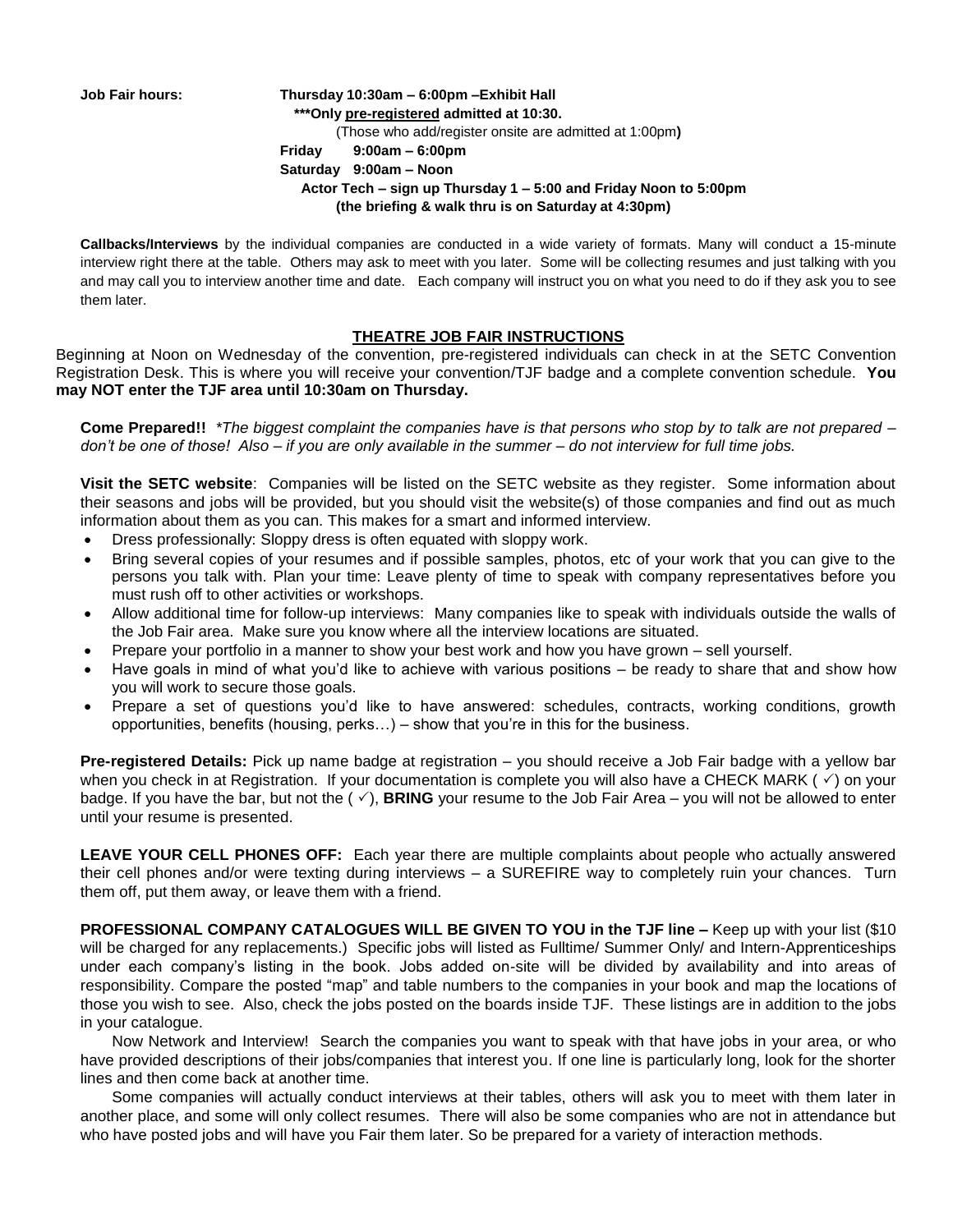# **PLEASE NOTE**

**According to SETC guidelines, in the interest of fairness to all applicants & other companies, Professional Companies are prohibited from making employment offers until 24 hours after the END of the convention.\* Convention ends at Noon on Sunday. Do not allow a company to pressure you into accepting any offer until you have attended all of your interviews/callbacks and had time to compare your offers.**

**Please report any abuse of this ruling to the SETC Professional Theatre Services Staff.**

**\*In rare instances of immediate need (i.e., the next few weeks show openings), some exceptions may be granted by SETC. These will be clearly marked in your catalogue or on the Job Posting Boards.**

Please note that all postings must be stamped with the SETC Validation Seal. SETC reserves the right to remove any unauthorized company postings. **DO NOT APPLY FOR JOBS WITH ANY COMPANY WHO'S POSTING DOES NOT CARRY THE SETC VALIDATION SEAL.** THIS INCLUDES PUTTING YOUR RESUMES UNDER DOORS! SETC ASSUMES NO RESPONSIBILITY FOR THE ACTIONS OF SUCH ORGANIZATIONS.

**Continue to the next page for detailed instructions on how to register**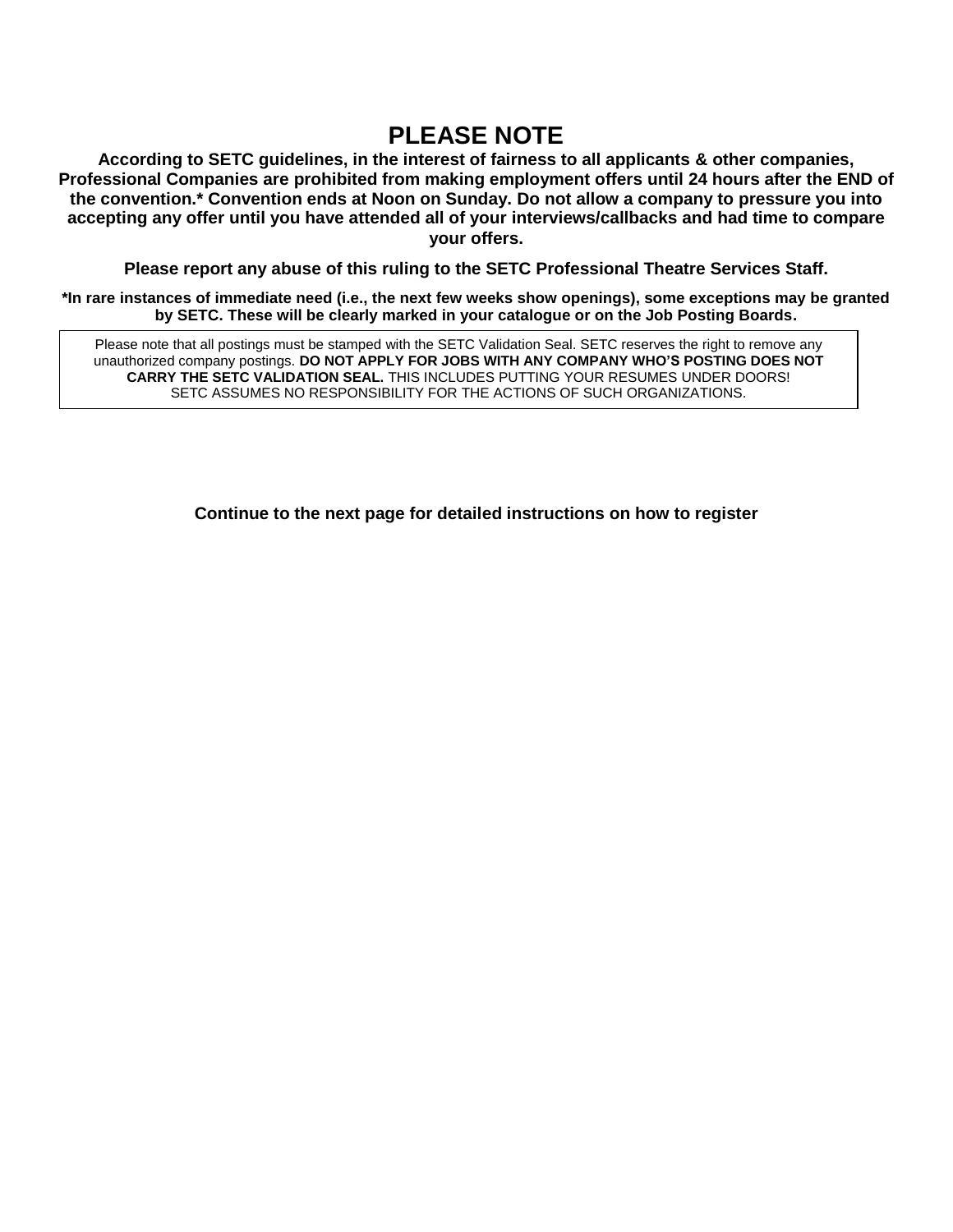# **General Instructions on How to Apply Online for the SETC Ready to Direct and Theatre Job Fair**

*Please don't wait until the deadline or too close to the deadline because this takes time to get your reference, etc.!! \*\*\*Persons who PRE-Register for Job Fair: Your information will be made available to hiring theatres in advance of the Convention.\*\*\* These are also searched year-round by people looking to find employees!*

# **GETTING READY TO REGISTER**

- 1) Make special note of the **Noon (Eastern Time)** application deadline on January 22.
- 2) Go to <https://www.setc.org/convention/theatre-job-fair/> for information about the Job Fair.
- 3) Click on **"Download Instructions"** (i.e. This document). We recommend that you **print and save** this document.
- 4) Gather the following information:
	- a) Your contact information (including email, address, and phone #).
	- b) Your theatrical resume and educational background.
	- c) Your complete theatre resume geared towards the positions for which you want to interview
	- d) Name & email for your reference: *This reference should be from the list of jobs you have listed on the application*
		- First, contact them to obtain permission to list them as your reference.
		- ii) Confirm the email address they wish you to use for their reference.
	- e) A list of your work credits: Type of job, what theatre produced the show, their phone number & website.
	- f) You will need a Visa or MasterCard at the end for payment: Card #, Expiration Date, and Card Security Code (3 numbers from the back of the card).
- 5) **Starting October 15, 2018**, you will be able to click on the "**Apply Now**" button to access the registration portal. You must have a username and password to enter this site.
	- a) If you have been an SETC member or have applied for, auditioned at, or attended an SETC event in the past, you already have a username and password. *Please do NOT create a new account*. You may use the **Password Help option** or **email the SETC office** at info@setc.org for assistance. Include your full name (with middle initial), email address and phone number in your email; we'll then send you your username and password.
	- b) If you are NEW to SETC, use the "Create Account" feature from the login page and create a username and password (use only lowercase letters and numbers; no special symbols, e.g. \*, &, \_, etc.). Please include a hint to help remind you of your username or password in case you forget in the future.

# **ONCE YOU ARE LOGGED IN TO THE REGISTRATION PORTAL …**

- 1) Click "**Event Registration"**
- 2) Select **2019 Convention Knoxville, TN: Feb 27-March 3**
- 3) Indicate if you are a returning SETC Conventioneer or if this is your first time attending
- 4) Place a CHECK in the box beside **Convention Registration**( STUDENT or ADULT)
- 5) Place a CHECK in the box beside **Theatre Job Fair Candidate** AND **Ready to Direct**
- 6) Click on "SAVE" at the bottom of the page and WAIT until the Page Refreshes itself
- 7) Click on the BLUE UNDERLINED link to enter and complete each application.

# **Tips for Entering Information for Your Job Fair Registration/Application:**

- Use the TAB key to move to the next field.
- Use **NEXT PAGE** / PREVIOUS PAGE buttons or the numbers at the top to move between pages.
- Fields with a red asterisk \* are required.
- Click **SAVE** at the bottom of each page. Any time you save or add, if any information is missing for required field(s), you will see notes in red at the top of the page. Complete missing field(s) and save again.
- Some pages use **ADD** as the Save button. Once all entries are listed, just move to the next page.
- To return to the first page which lists the questions for your application, simply click on the **PREVIOUS MENU** button.
- To return to the main page of activity options click on the **BACK** button.
- All portions of all application(s) must be complete (including a response from your reference) before the system will allow for payment and submission.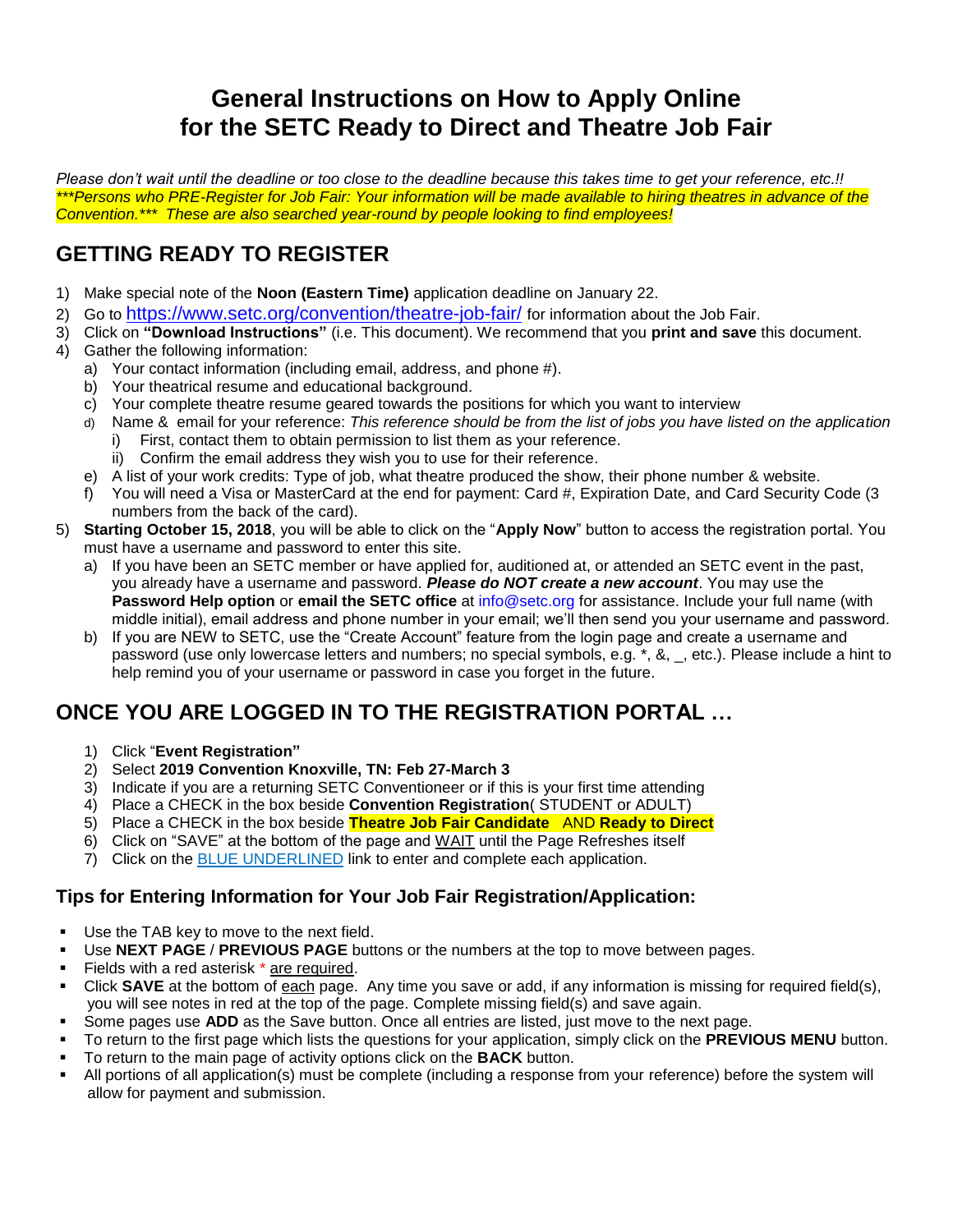# **Click on Each Item and Complete the Information:**

### **1 Name and Contact**

- a) Personal contact information. Verify all information, complete any blank fields and/or update your personal information, especially your email, contact phone number and birth date. (Enter phone number format as 123- 456-7899 and be sure to select your day, month and year of birth.)
- b) Click the **SAVE** button at the bottom of the page.
- c) Click on **NEXT PAGE** in the lower right of the page to move to the next set of questions

### **2 Employability Status and Job Type Classification**

- a) Answer the questions about your status FOR THE TIME WHICH YOU WILL BE HIRED. I.E. if you are a student at the time you complete the application but will be graduating and can be considered "adult" select PROFESSIONAL.
- b) Answer the questions about your job availability OVERALL .
- c) Now you can select 3 types of jobs in which you have interest and can be hired (one per section)
- d) List the dates for when you are actually available to work, and check if those dates may be flexible.
- e) Check whether or not you would consider an internship or apprenticeship.
- f) Check as many "hire preferences" as you wish (e.g. Musical, Non-Musical, Touring, etc.)
- g) Check whether or not you are willing to relocate (even temporarily) for working.
- h) Click on the **SAVE** button at the bottom of the page.
- i) The page will reload, and it should say "saved**"** in green at the top of the page. (If any information is missing, you will see the necessary fields listed in red at the top of the page. Complete any missing fields and **SAVE** again.)
- j) Click the **NEXT PAGE** button in the lower right of the page.
- 8) Once you have input information for the reference, make sure you place a CHECK in the box at the bottom of the page and click onto SAVE – this will send an email to the reference provider and ask them to send us a reference. **HINT**: It is always helpful to call the reference and request if you can use them as a reference **prior** to sending out the request, and to alert them to watch for an email from SETC. They can contact us by phone or email if it does not arrive.
- 9) All portions of the application must be complete, including the response from your reference provider, and uploading your resume before you can prepare your application for payment & submission.
- 10) Print a copy of your application by using the tiny icon in the upper left corner of any page of the application ( $\mathbb{E}$ ); it will display a pdf to print. Please review your application for spelling errors, consistency in format, incorrect information, etc. Go back and make corrections as needed.
- 11) Once the application is complete, return to the page that lists all the application questions and select **"MY APPLICATION IS NOW COMPLETE"** located near the bottom of the page.If any information is missing, you will see required fields listed in red at the top of the page. If there are any, go back and complete the missing information, and try the button again.
- 12) **WAIT** for the page to refresh. If you have completed the previous steps correctly, your application status will now say "PENDING" to the right of your application link entitled (Job Fair Candidate).
- 13) GO BACK to the **READY TO DIRECT** application and complete that application using this same process.
- 14) Click on the **"Submit and Make Payment"** button at the bottom of the page.CONFIRM your choices, and you will be directed through making your payment with a Visa or MasterCard.
- 15) Do not leave the system, close your browser, or turn off your computer until you are given a CONFIRMATIION NUMBER. Either Print the page with that number or write down the confirmation number and date you submitted payment.
- 16) You will receive an email receipt via our secure online transaction system Plug-N-Pay. Save this receipt for your records. If you do not receive a receipt within 2 business days, email Jean via [jean@setc.org](mailto:jean@setc.org).